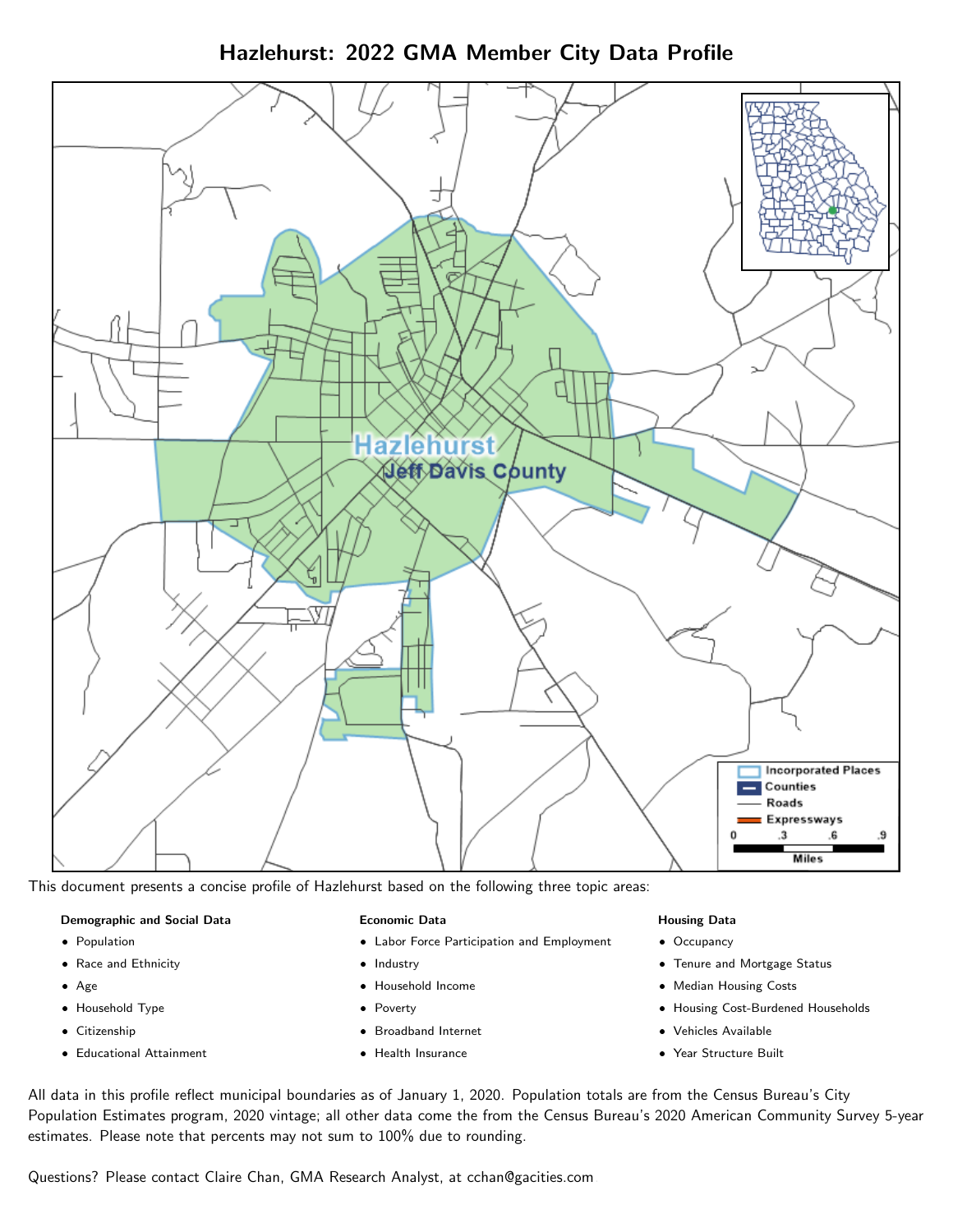## Hazlehurst: Demographic and Social



0% 2% 4% 6% 8% 8% 6% 4% 2% 75-79 70-74 65-69 60-64 55-59 50-54 45-49 40-44 35-39 30-34 25-29 20-24 15-19  $10-14$ 5-9 Under 5

Male **Female** 

85 and over 80-84

**Citizenship** 

Age



Source: American Community Survey, 2020 5-year estimates, table B05002 Source: American Community Survey, 2020 5-year estimates, table B15002

Race and Ethnicity



Source: U.S. Census Bureau, City Population Estimates, 2020 vintage Source: American Community Survey, 2020 5-year estimates, table B03002

#### Household Type



Source: American Community Survey, 2020 5-year estimates, table B01001 Source: American Community Survey, 2020 5-year estimates, table B11001

#### Educational Attainment



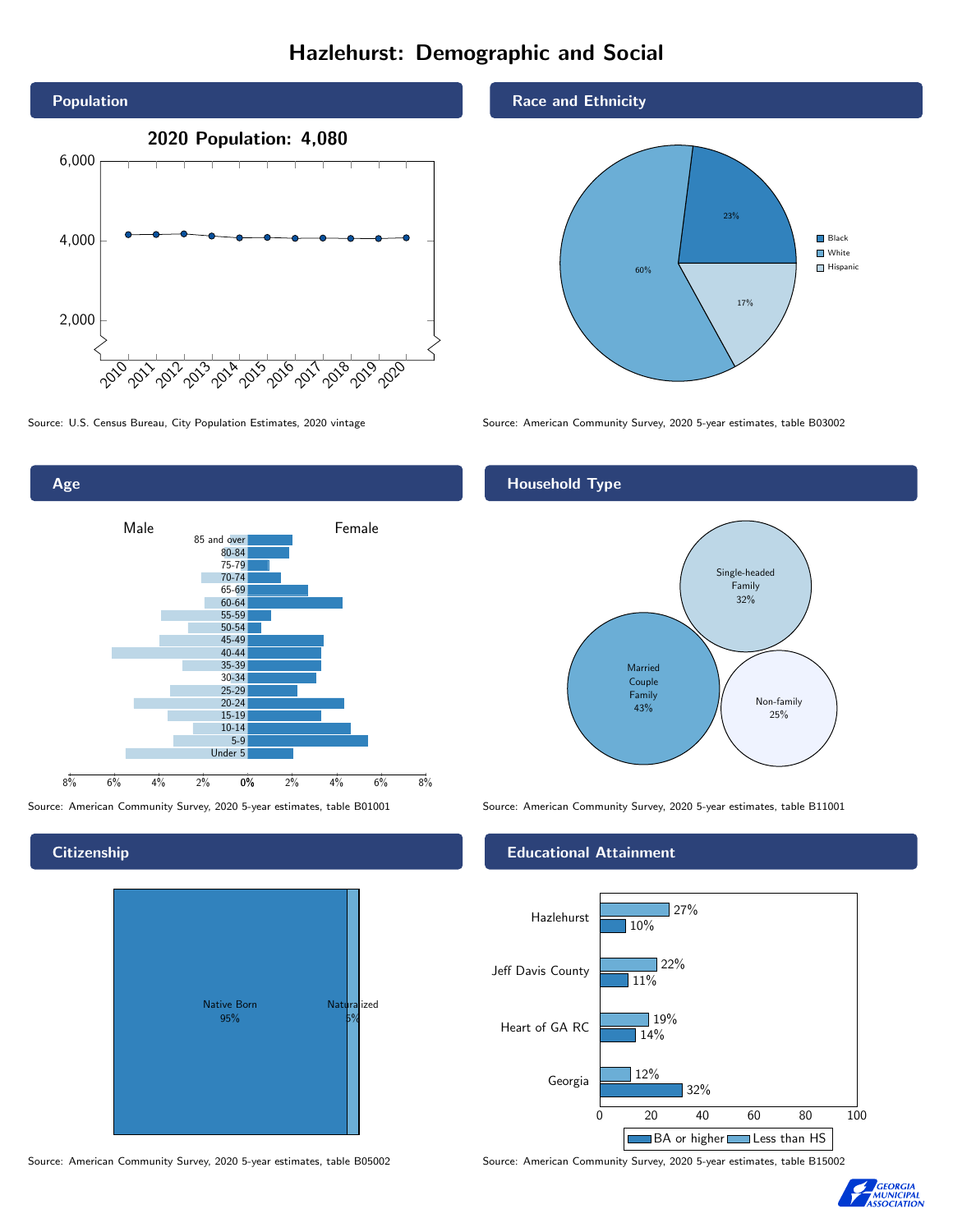## Hazlehurst: Economic



Source: American Community Survey, 2020 5-year estimates, table B23001 Note: Unemployment rate is based upon the civilian labor force.

#### Industry

| Agriculture, forestry, fishing and hunting, and mining      | 13%   |
|-------------------------------------------------------------|-------|
| Construction                                                | $0\%$ |
| Manufacturing                                               | 22%   |
| <b>Wholesale Trade</b>                                      | $0\%$ |
| Retail Trade                                                | 14%   |
| Transportation and warehousing, and utilities               | 7%    |
| Information                                                 | $0\%$ |
| Finance and insurance, real estate, rental, leasing         | $1\%$ |
| Professional, scientific, mgt, administrative, waste mgt    | $2\%$ |
| Educational services, and health care and social assistance | 18%   |
| Arts, entertainment, recreation, accommodation, food        | 6%    |
| service                                                     |       |
| Other services, except public administration                | $2\%$ |
| Public administration                                       | 14%   |

Source: American Community Survey, 2020 5-year estimates, table C24030



Source: American Community Survey, 2020 5-year estimates, tables B19013 and B19025 Source: American Community Survey, 2020 5-year estimates, table B17010



Source: American Community Survey, 2020 5-year estimates, table B28002 Source: American Community Survey, 2020 5-year estimates, table B18135

#### Poverty



#### Health Insurance